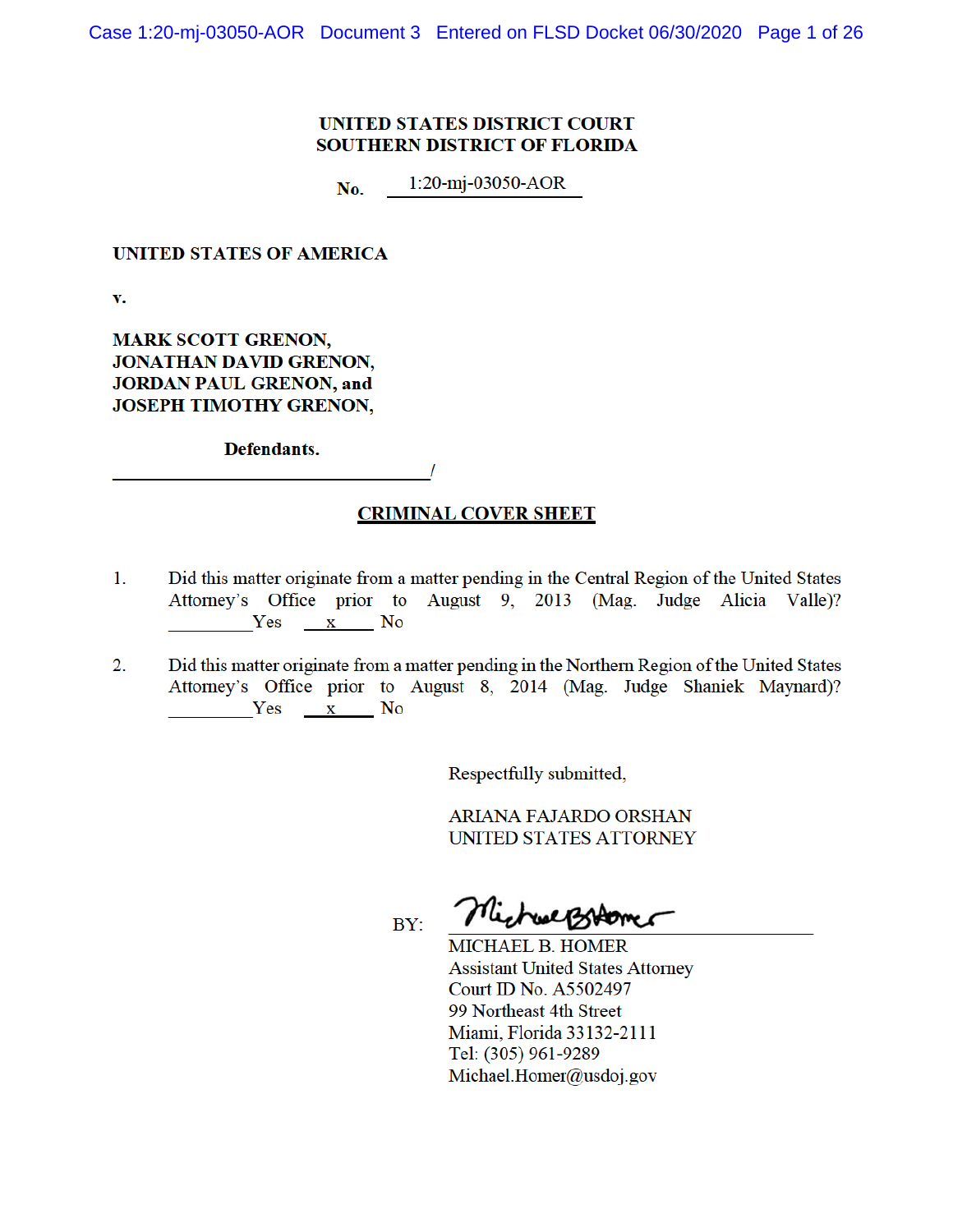# UNITED STATES DISTRICT COURT

for the

 $\mathcal{E}$  $\mathcal{L}$  $\mathcal{E}$  $\mathcal{E}$  $\mathcal{E}$  $\mathcal{E}$ 

Southern District of Florida

United States of America  $V_{\odot}$ MARK SCOTT GRENON, JONATHAN DAVID GRENON, JORDAN PAUL GRENON, and JOSEPH TIMOTHY GRENON,

Case No.  $1:20$ -mj-03050-AOR

*Defendant(s)*

# **CRIMINAL COMPLAINT**

I, the complainant in this case, state that the following is true to the best of my knowledge and belief.

| On or about the date(s) of |             | April 2010 through May 2020                                             |  | in the county of           | Miami-Dade | in the |
|----------------------------|-------------|-------------------------------------------------------------------------|--|----------------------------|------------|--------|
| Southern                   | District of | Florida                                                                 |  | the defendant(s) violated: |            |        |
| Code Section               |             | <b>Offense Description</b>                                              |  |                            |            |        |
| 18 U.S.C. § 371            |             | Conspiracy to Defraud the United States and to Deliver Misbranded Drugs |  |                            |            |        |
| 18 U.S.C. § 401(3)         |             | <b>Criminal Contempt</b>                                                |  |                            |            |        |

This criminal complaint is based on these facts:

See Attached Affidavit.

**Ø** Continued on the attached sheet.

*Complainant's signature*

Jose Rivera, FDA-OCI Special Agent

*Printed name and title*

Attested to by the applicant in accordance with the requirements of Fed. R. Crim. P. 4.1 by FaceTime.

Date: 6/29/20

*Judge's signature*

City and state:

Miami, Florida Hon. Alicia M. Otazo-Reyes, U.S. Magistrate Judge

*Printed name and title*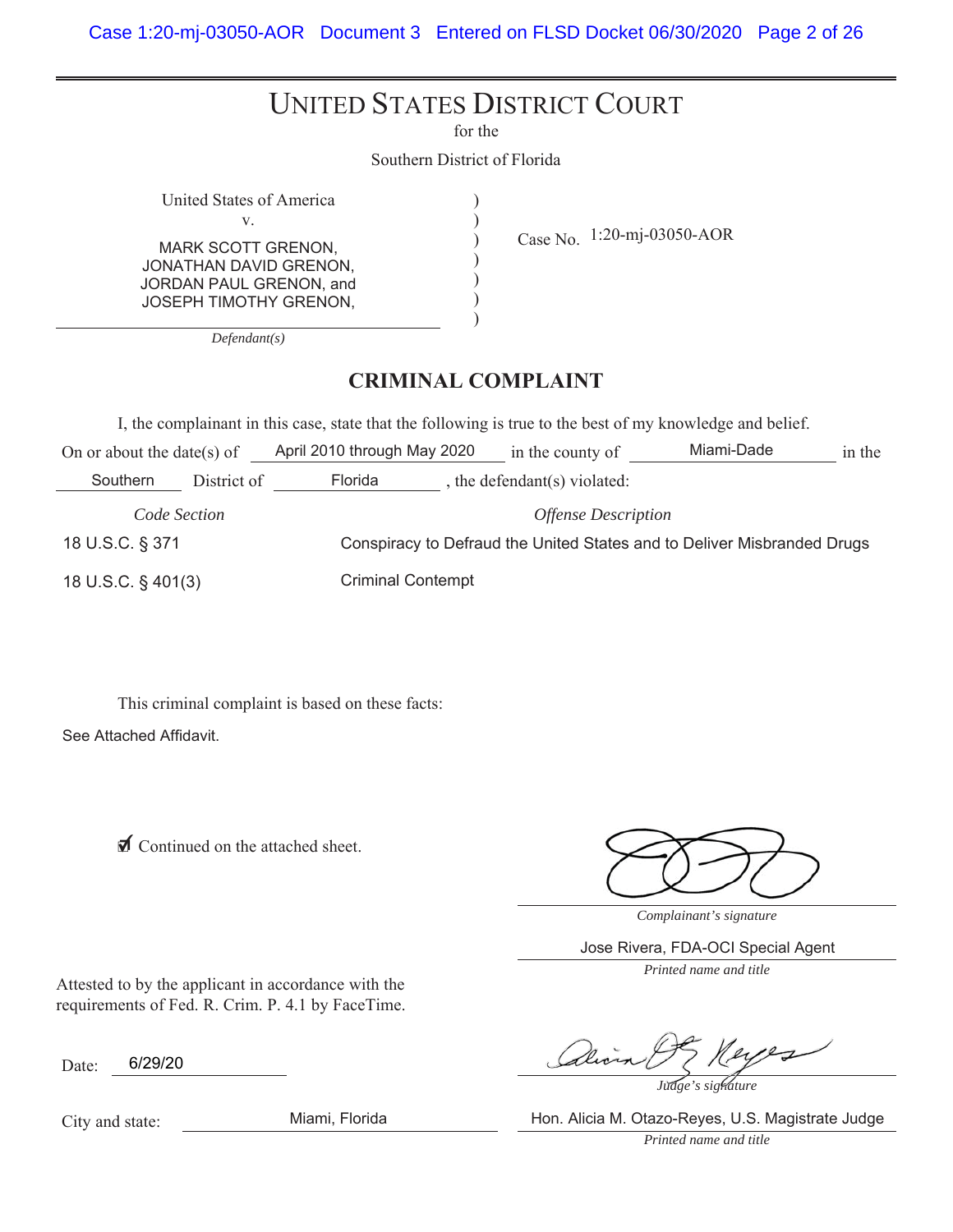# **UNITED STATES DISTRICT COURT SOUTHERN DISTRICT OF FLORIDA**

**No.** 1:20-mj-03050-AOR

#### **UNITED STATES OF AMERICA**

**v.** 

**MARK SCOTT GRENON, FILED UNDER SEAL JONATHAN DAVID GRENON, JORDAN PAUL GRENON, and JOSEPH TIMOTHY GRENON,**

**Defendants. \_\_\_\_\_\_\_\_\_\_\_\_\_\_\_\_\_\_\_\_\_\_\_\_\_\_\_\_\_\_\_\_\_\_/** 

# **AFFIDAVIT IN SUPPORT OF APPLICATION FOR CRIMINAL COMPLAINT**

I, Jose Rivera, being duly sworn, hereby depose and state as follows:

#### **INTRODUCTION**

1. I am a Special Agent with the United States Food and Drug Administration ("FDA") Office of Criminal Investigations ("OCI") (hereinafter, "FDA-OCI"). I am currently assigned to the Miami Field Office. As a Special Agent with FDA-OCI, I am responsible for investigating violations of the Federal Food, Drug, and Cosmetic Act, 21 U.S.C. § 301 et seq. ("FDCA") and other applicable violations of Title 18 of the United States Code. I have been a Special Agent with the FDA-OCI since July 2019. Before July 2019, I was a Special Agent and Digital Forensic Examiner with the United States Secret Service, where I worked under the Electronic Crimes Taskforce. During my career, I have investigated a wide range of crimes including FDCA violations, cybercrime, fraud, and money laundering.

2. This Affidavit is submitted in support of a criminal complaint charging MARK SCOTT GRENON, JONATHAN DAVID GRENON, JORDAN PAUL GRENON, and JOSEPH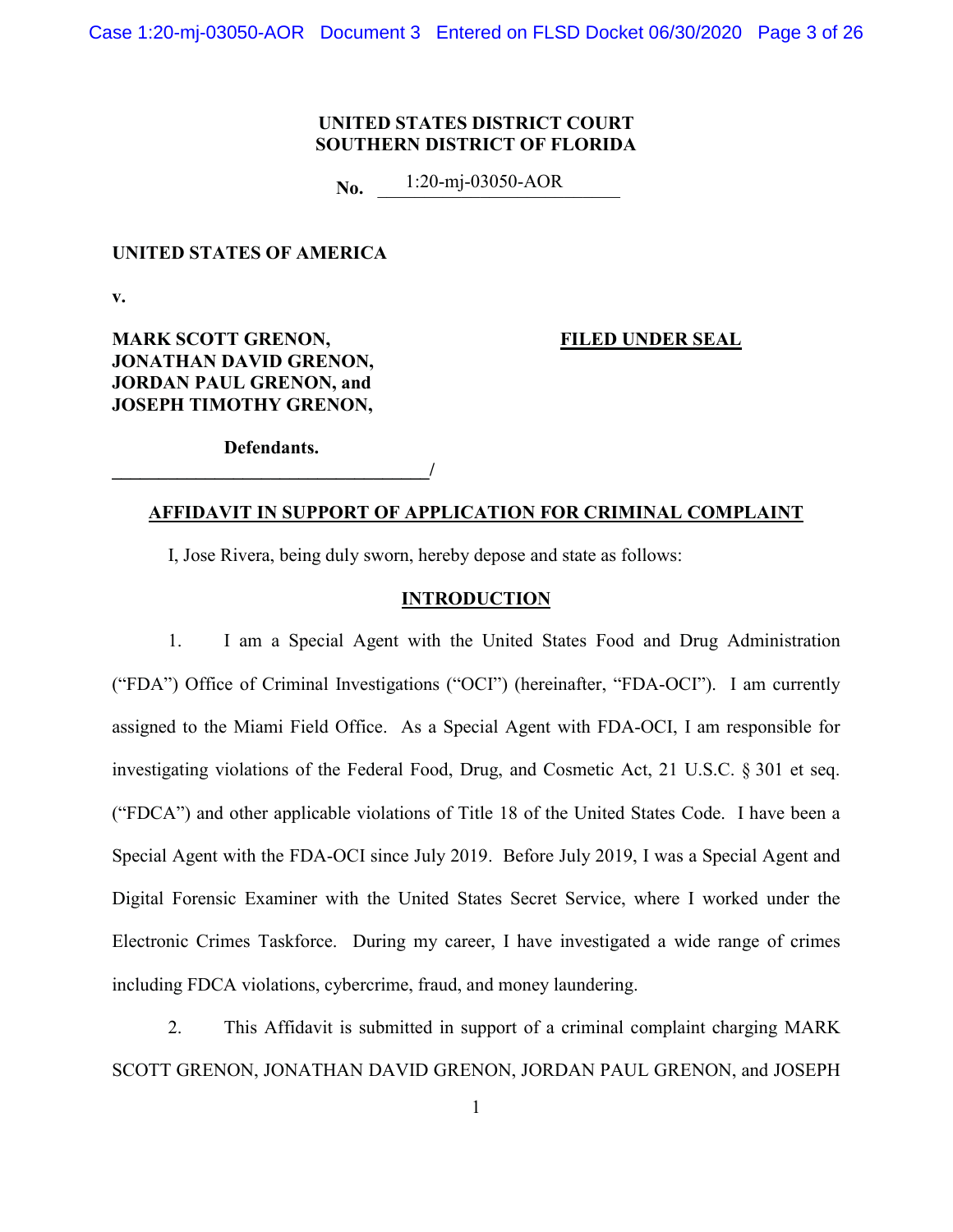TIMOTHY GRENON with conspiracy to defraud the United States and to commit an offense against the United States by introducing a misbranded drug into interstate commerce, in violation of 18 U.S.C.  $\S 371$ , and criminal contempt, in violation of 18 U.S.C.  $\S 401(3)$ .

3. This Affidavit is based on my own personal knowledge, training, and experience, as well as information provided to me by other law enforcement officers and FDA officials, and my review of documents, reports, and records during the course of this investigation.

4. I have not included in this Affidavit each and every fact known to me about this investigation. Rather, I have included only enough facts sufficient to establish probable cause for the issuance of a criminal complaint charging the defendants with the above-described criminal violations.

#### **FDCA REGULATORY FRAMEWORK**

5. The FDA is the federal agency charged with the responsibility of protecting the health and safety of the American public, by assuring, among other things, that drugs marketed and distributed to the American public are safe and effective. The FDA's responsibilities include enforcing the FDCA, and regulating the manufacture, labels, labeling, and distribution of all drugs shipped or received in interstate commerce.

6. Whether a product is a "drug" under the FDCA depends on its intended use. 21 U.S.C. § 321(g)(1). Products that are "intended for use in the diagnosis, cure, mitigation, treatment, or prevention of disease" are drugs within the meaning of the FDCA, 21 U.S.C.  $\S 321(g)(1)(B)$ , as are products intended for use as components of other drugs, 21 U.S.C.  $§$  321(g)(1)(D).

7. The "intended use" of a drug means the objective intent of the persons legally responsible for labeling of that product. The intent is determined by such person's expressions,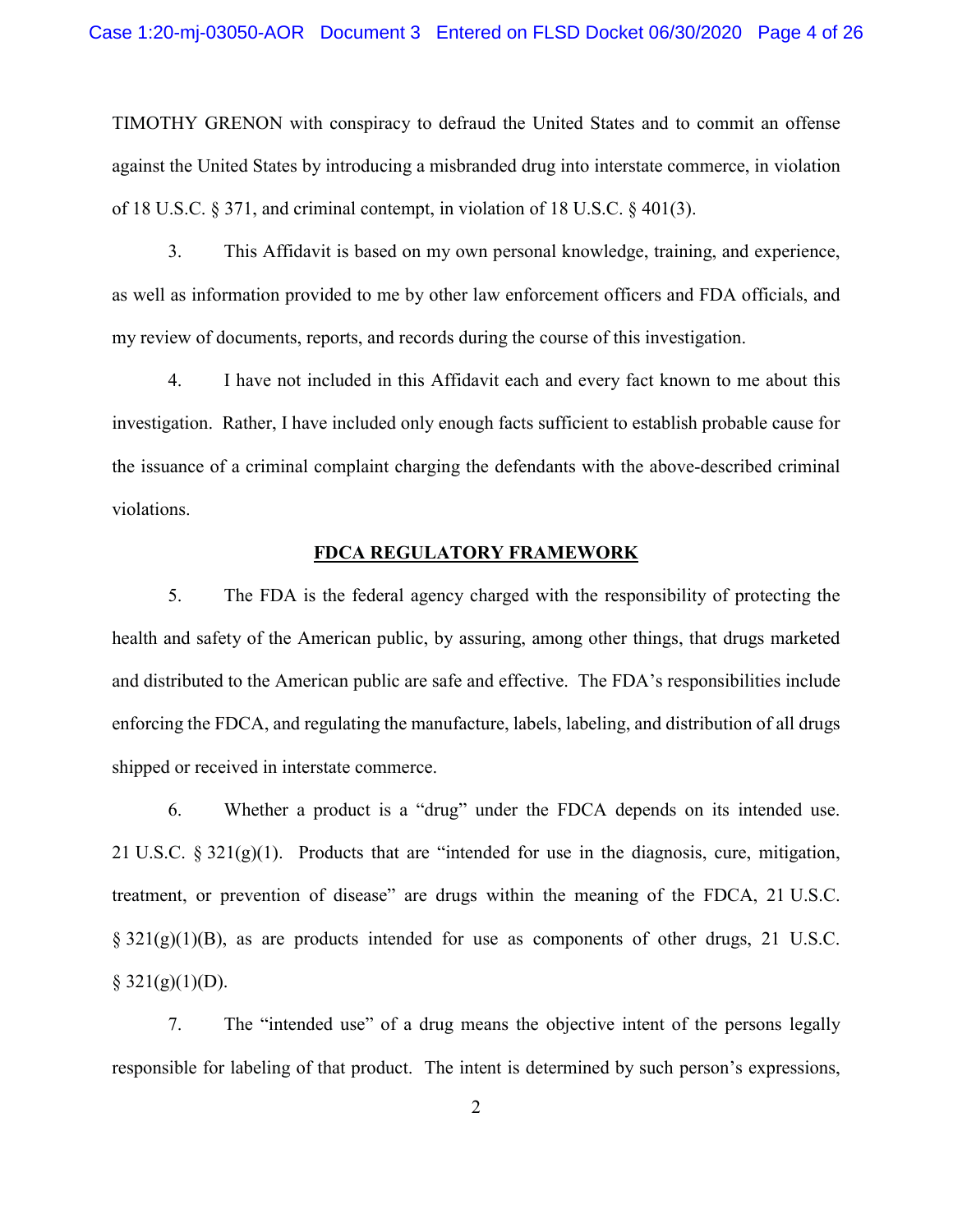the circumstances surrounding the distribution of the article, labeling claims, advertising matter, or oral or written statements by such persons or their representatives. 21 C.F.R. § 201.128.

8. The FDCA defines "labeling" as "all labels and other written, printed, or graphic matter (1) upon any article or any of its containers or wrappers, or (2) accompanying such article," 21 U.S.C. § 321(m), and "label" as "a display of written, printed, or graphic matter upon the immediate container of any article," 21 U.S.C. § 321(k).

9. Every person, upon first engaging in the manufacture, preparation, propagation, compounding, or processing of a drug, is required to immediately register with the FDA such person's name, places of business, all such establishments owned or operated by such person, the unique facility identifier of each such establishment, and a point of contact email address. 21 U.S.C.  $\S 360(b)(1) \&$  (c).

10. The term "manufacture, preparation, propagation, compounding, or processing" includes repackaging or otherwise changing the container, wrapper, or labeling of any drug package in furtherance of the distribution of the drug from the original place of manufacture to the person who makes final delivery or sale to the ultimate consumer or user. 21 U.S.C. § 360(a)(1).

11. A drug is misbranded under the FDCA if it is manufactured, prepared, propagated, compounded, or processed in an establishment in any State not duly registered with FDA. 21 U.S.C. § 352(o).

12. A drug can also be misbranded under the FDCA if its labeling fails to bear "adequate directions for use." 21 U.S.C.  $\S 352(f)(1)$ .

13. "Adequate directions for use" means directions under which a layman can use a drug safely for the purposes for which it is intended. 21 C.F.R. § 201.5.

3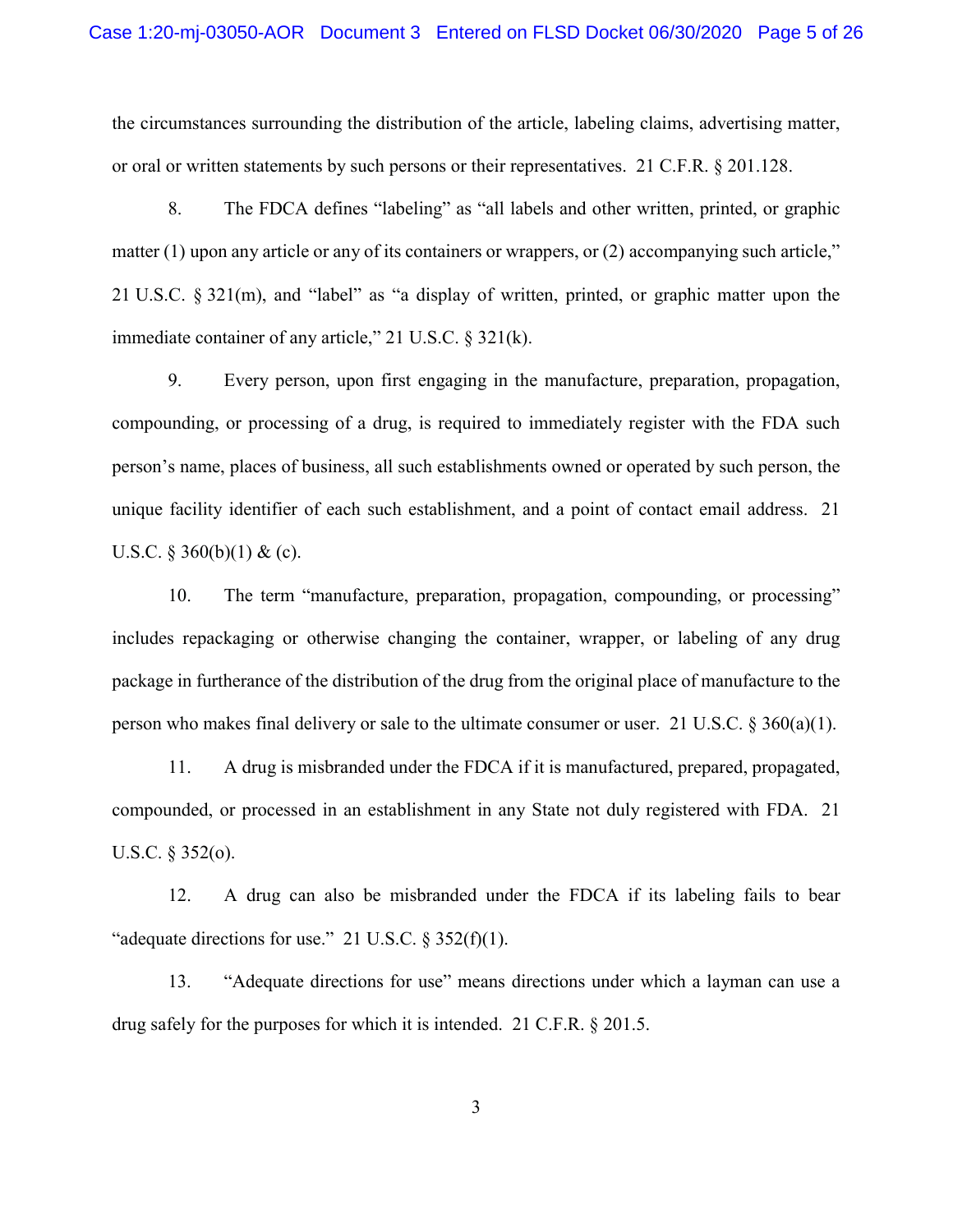14. Under the FDCA, a "prescription drug" is any drug intended for use in humans that, because of its toxicity or other potentiality for harmful effect, or the method of its use, or the collateral measures necessary for its use, is not safe for use except under the supervision of a practitioner licensed by law to administer such drug; or is limited by an approved application under section 21 U.S.C. § 355 for use under the professional supervision of a practitioner licensed by law to administer such drug. 21 U.S.C. § 353(b)(1).

15. Because a prescription drug, by definition, is safe for use only under the supervision of a licensed practitioner, there are no directions that could enable a layman to use a prescription drug safely. Therefore, adequate directions for use cannot be written for a prescription drug.

16. The FDCA prohibits the introduction or delivery for introduction into interstate commerce, or the causing thereof, of misbranded drugs. 21 U.S.C. § 331(a).

17. Any person who commits the aforementioned prohibited act under the FDCA commits a misdemeanor, regardless of mens rea, punishable by imprisonment for not more than one year. 21 U.S.C. § 333(a)(1).

18. Any person who commits the aforementioned prohibited act under the FDCA, with the intent to defraud or mislead government regulators, commits a felony, punishable by up to three years imprisonment. 21 U.S.C.  $\S 333(a)(2)$ .

19. If any two or more persons agree to commit the aforementioned prohibited act under the FDCA, with the intent to defraud or mislead government regulators, such persons conspire to commit an offense against the United States, which constitutes a felony and is punishable by up to five years imprisonment. 18 U.S.C. § 371.

4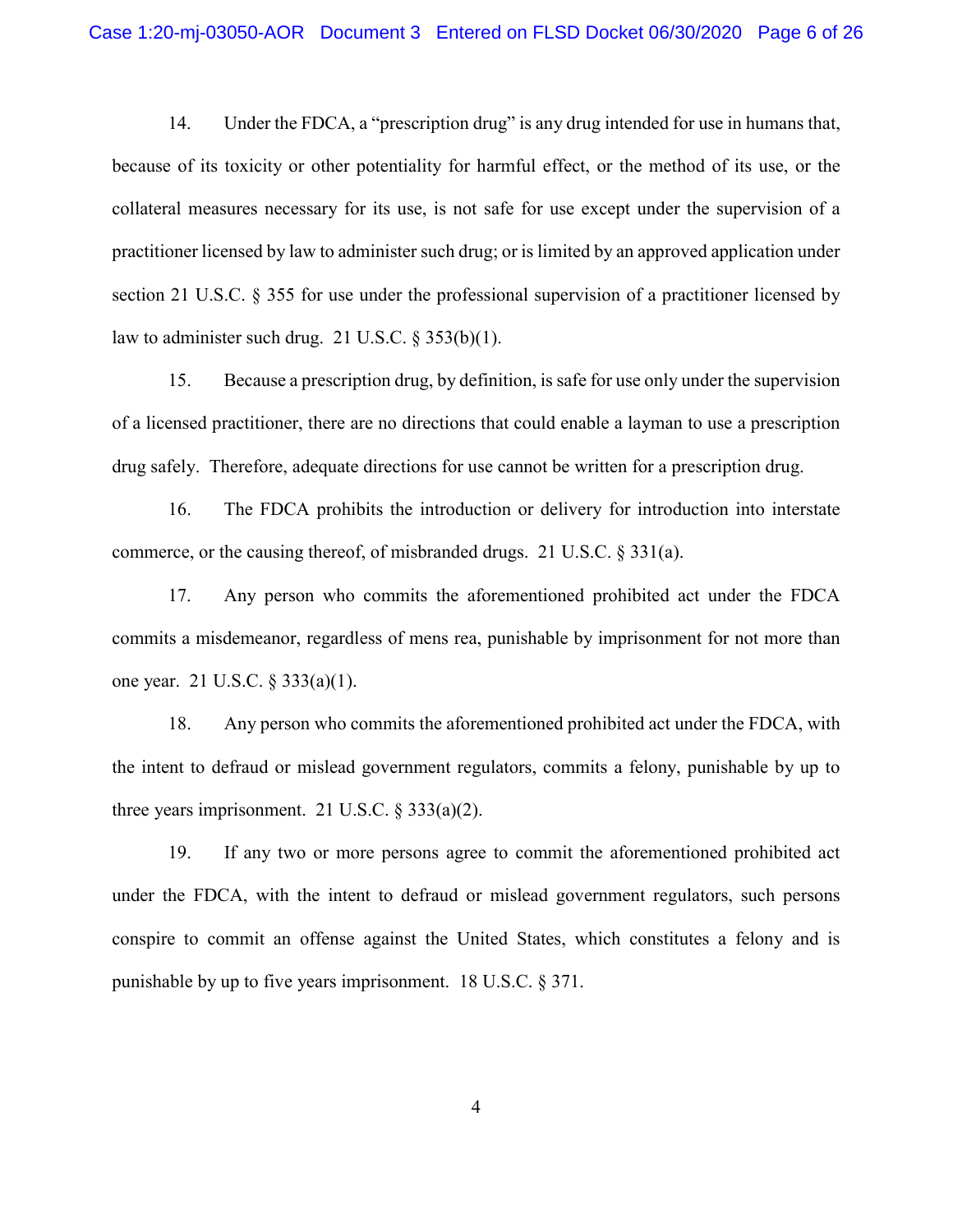#### **PROBABLE CAUSE**

#### *Miracle Mineral Solution*

20. Miracle Mineral Solution ("MMS") is a liquid solution containing sodium chlorite and water. When MMS is mixed with an acidic activator, as directed by the defendants, the chemical reaction produces chlorine dioxide.

21. Chlorine dioxide is a powerful bleaching agent typically used for bleaching and stripping textiles, pulp, and paper. Chlorine dioxide is also used in industrial water treatment, because it is a disinfectant, capable of killing pathogenic microorganisms such as fungi, bacteria, and viruses.

22. On or about August 12, 2019, FDA issued a press release titled "FDA warns consumers about the dangerous and potentially life threatening side effects of Miracle Mineral Solution." *See FDA warns consumers about the dangerous and potentially life threatening side effects of Miracle Mineral Solution* (Aug. 12, 2019), https://www.fda.gov/news-events/pressannouncements/fda-warns-consumers-about-dangerous-and-potentially-life-threatening-sideeffects-miracle-mineral (last visited on or about March 29, 2020).

23. In this press release, FDA warned consumers that "Miracle Mineral Solution has not been approved by the FDA for any use . . . . [T]he solution, when mixed, develops into a dangerous bleach which has caused serious and potentially life-threatening side effects *. . . .*  [I]ngesting these products is the same as drinking bleach. Consumers should not use these products, and parents should not give these products to their children for any reason." *Id.* 

24. FDA has received numerous reports of adverse reactions to MMS. These adverse reactions include hospitalizations, life-threatening conditions, and death.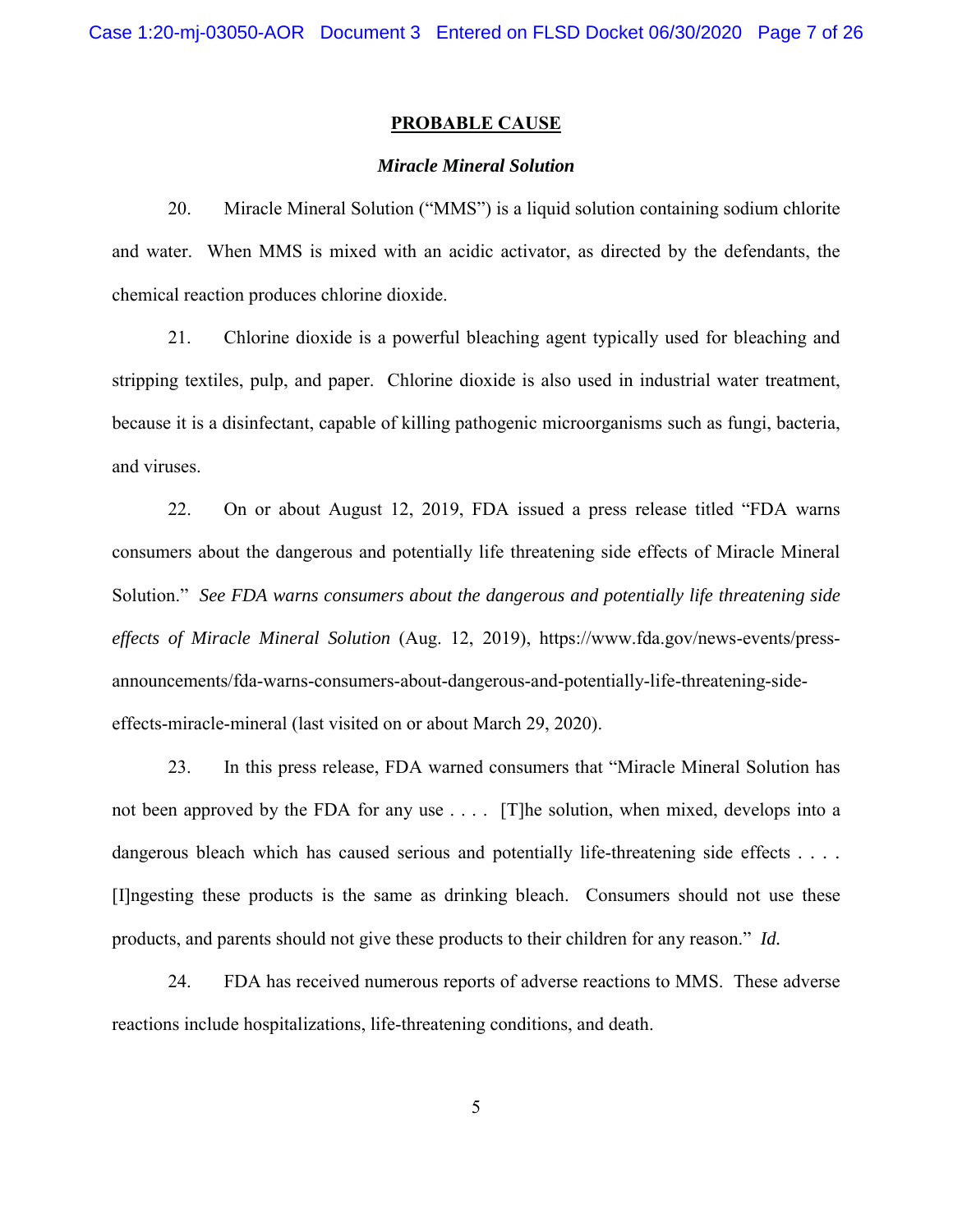# *The Defendants and Genesis II Church of Health and Healing*

25. MARK SCOTT GRENON and his sons, JONATHAN DAVID GRENON, JORDAN PAUL GRENON, and JOSEPH TIMOTHY GRENON (collectively, the "GRENONS"), manufactured, promoted, sold, and distributed MMS to the American public.

26. The GRENONS claimed that MMS was a miracle cure-all that could treat, prevent, and cure a variety of serious diseases and disorders, including cancer, Alzheimer's, autism, malaria, Parkinson's, multiple sclerosis, and HIV/AIDS.

27. By targeting vulnerable populations with incurable or otherwise serious diseases and disorders, the GRENONS sold thousands of bottles of MMS to consumers all across the country, including to consumers in Miami-Dade County, in the Southern District of Florida. In the last year alone, the GRENONS collected approximately five hundred thousand dollars (\$500,000) in MMS-related sales revenue.

28. The GRENONS manufactured, promoted, sold, and distributed MMS under the guise of Genesis II Church of Health and Healing ("Genesis"), an avowedly non-religious entity that MARK SCOTT GRENON and Co-Conspirator 1 co-founded in or around April 2010 in order to evade government regulation of MMS.

29. The GRENONS have admitted that they operated Genesis for the express purpose of cloaking their unlawful conduct with respect to MMS as constitutionally protected religious exercise, in an attempt to avoid government scrutiny of their actions and shield themselves from liability. However, Genesis' own websites describe Genesis as a "non-religious church," and MARK SCOTT GRENON, the co-founder of Genesis, has repeatedly acknowledged that Genesis "has nothing to do with religion."

6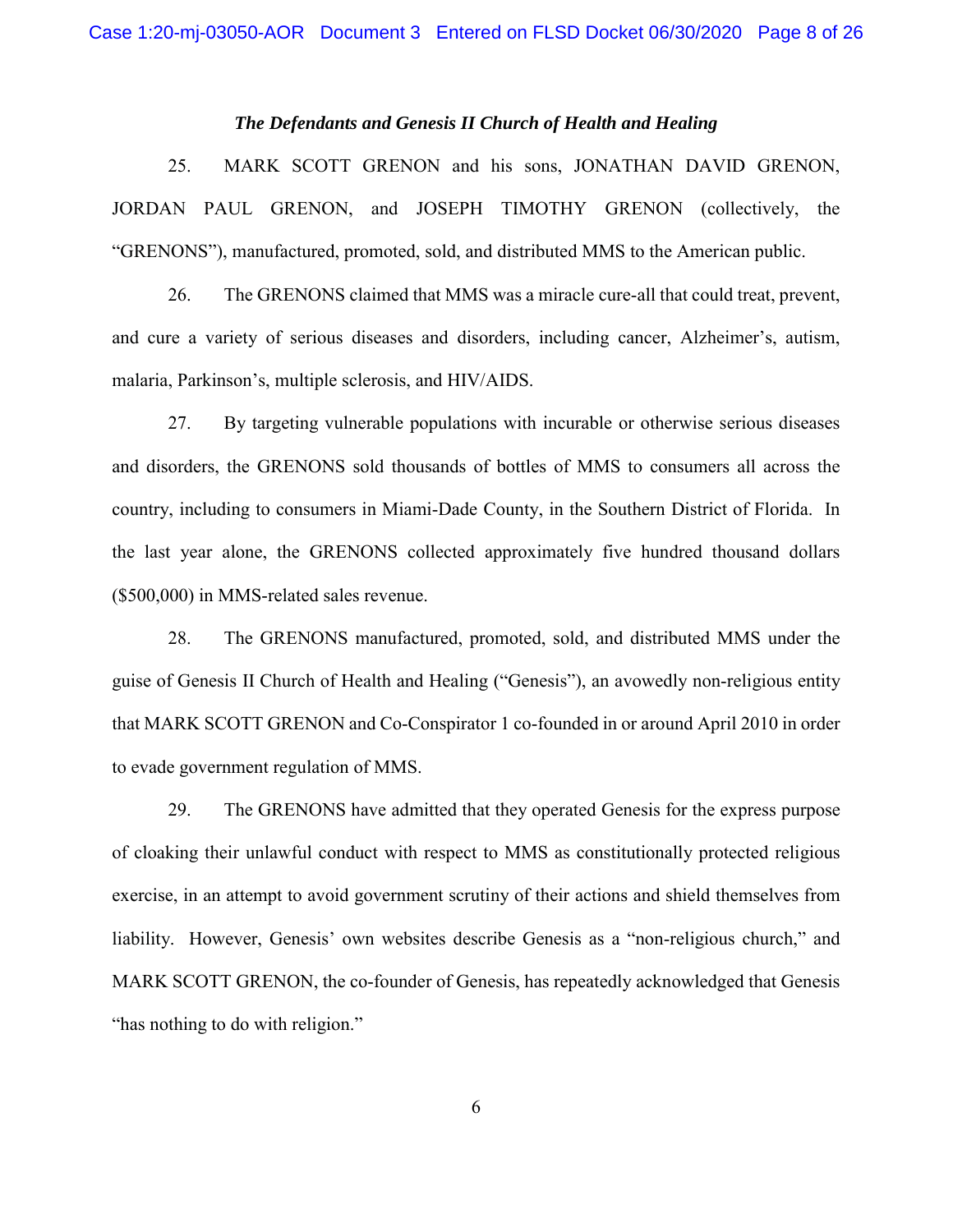30. For example, in a February 19, 2020, interview of MARK SCOTT GRENON and JONATHAN DAVID GRENON, MARK SCOTT GRENON was asked why he founded Genesis. MARK SCOTT GRENON replied: "Because everything you do commercially is under the Universal Commercial code, okay? A church is completely separate from that code, statutes, and laws. That's why a priest can give a kid wine in church publicly and not get arrested. Because it's a sacrament.[…] I knew this because . . . they tried to arrest us for proclaiming stuff on the street in Boston. They threw it out of court because we're a church. You can't arrest us from doing one of our sacraments, and I knew this. So that's why . . . I said let's do a church. We could have done temple. We could have done synagogue. We could have done mosque." The interviewer then asked, "so [the founding of Genesis] wasn't really about religion? It was in order to – to in a way, legalize the use of MMS?" MARK SCOTT GRENON replied, "Right. It wasn't at all religious."

31. In that same interview, MARK SCOTT GRENON described how he first decided to create Genesis during an April 2010 seminar while teaching seminar attendees how to use and how to market MMS. MARK SCOTT GRENON explained that he told the seminar attendees: "Listen, we're going to start a church.[…] And man, they flipped out. Everybody hated the idea. And we said you've got to do this, folks, or you're going to go to jail.[...]"

#### *Promotional Claims Regarding MMS and Coronavirus*

32. Recently, the GRENONS have promoted MMS to treat and prevent novel coronavirus disease 2019, also known as COVID-19 (hereinafter, "Coronavirus").

33. For example, on or about April 1, 2020, I visited www.g2churchnews.org, a Genesis-affiliated website maintained by MARK SCOTT GRENON, where GRENON posts weekly newsletters extolling the healing powers of MMS. On this website, I read a March 4, 2020,